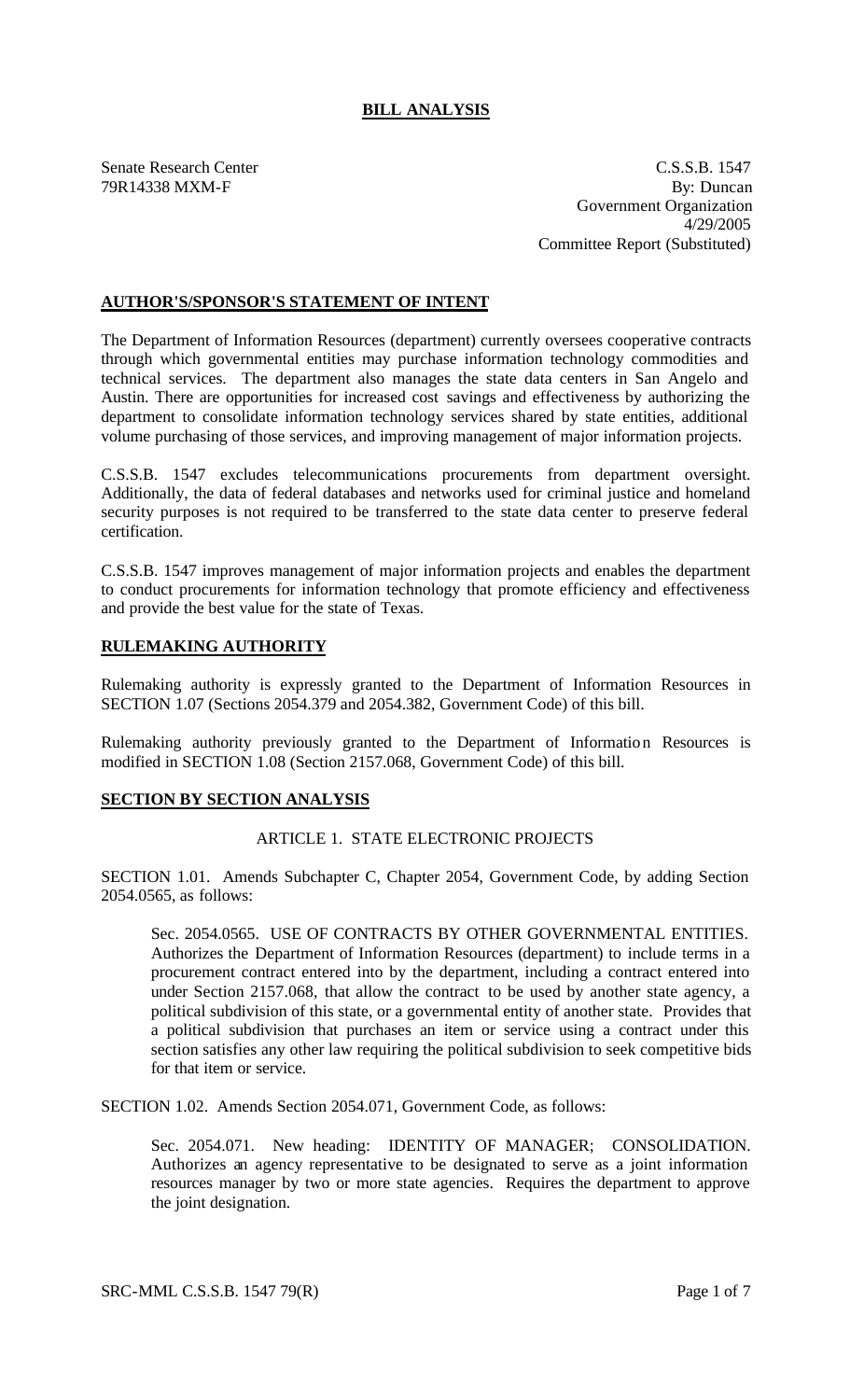SECTION 1.03. Amends Section 2054.074, Government Code, to authorize a joint information resources manager, to the extent appropriate, to consolidate the operating plans of each agency for which the manager serves under Section 2054.071.

SECTION 1.04. Amends Section 2054.096, Government Code, by adding Subsection (c), to require each state agency, other than an institution of higher education, to use state commodity hardware configurations as a part of the agency's planning under this section. Requires the department to specify the state commodity hardware configurations in its instructions for the preparations of agency strategic plans.

SECTION 1.05. Amends Subchapter E, Chapter 2054, Government Code, by adding Section 2054.1015, as follows:

Sec. 2054.1015. PLANNED PROCUREMENT SCHEDULES FOR COMMODITY ITEMS. Defines "commodity items" and "state agency." Requires a state agency to provide a planned procurement schedule for commodity items to the department before the agency's operating plan may be approved under Section 2054.102. Requires the department to use information contained in the schedules to plan future vendor solicitations of commodity items. Requires a state agency to notify the department, the Legislative Budget Board (LBB), and the state auditor's office, if the agency makes a substantive change to a planned procurement schedule for commodity items.

SECTION 1.06. Amends Chapter 2054, Government Code, by adding Subchapter J, as follows:

#### SUBCHAPTER J. TEXAS PROJECT DELIVERY FRAMEWORK

Sec. 2054.301. APPLICABILITY. Provides that this subchapter applies only to a major information resources project.

Sec. 2054.302. GUIDELINES; FORMS. Requires a state agency to prepare each document required by this subchapter in a manner consistent with department guidelines. Requires the department, in consultation with the LBB and state auditor's office, to develop and provide guidelines and forms for the documents required by this subchapter and to work with state agencies in developing the guidelines and forms.

Sec. 2054.303. BUSINESS CASE AND STATEWIDE IMPACT ANALYSIS. Requires a state agency, for each proposed major information resources project, to prepare a business case and statewide impact analysis that include specific information and to file the documents with the department, the LBB, and the state auditor's office when the agency files its legislative appropriations request. Requires the department to use the analysis to ensure that the proposed project does not unnecessarily duplicate existing statewide information resources technology.

Sec. 2054.304. PROJECT PLANS. Requires a state agency to develop a project plan for each major information resources project and, except as provided by Subsection (c), to file the project plan with the quality assurance team and the Texas Building and Procurement Commission (TBPC) before the agency takes certain actions. Prohibits the TBPC from issuing a vendor solicitation for a project and the agency from posting a vendor solicitation for the project in the state business daily under Section 2155.083 unless the project plan has been filed under this section.

Sec. 2054.305. PROCUREMENT PLAN AND METHOD FOR MONITORING CONTRACTS. Requires the state agency, before issuing a vendor solicitation for a project, to develop a procurement plan with anticipated service levels and performance standards for each vendor and a method to monitor changes to the scope of each contract, consistent with department guidelines.

Sec. 2054.306. POST-IMPLEMENTATION REVIEW. Requires a state agency, after implementation of a major information resources project, to prepare a postimplementation review and to provide the review to the agency's executive director, the department, and the state auditor's office.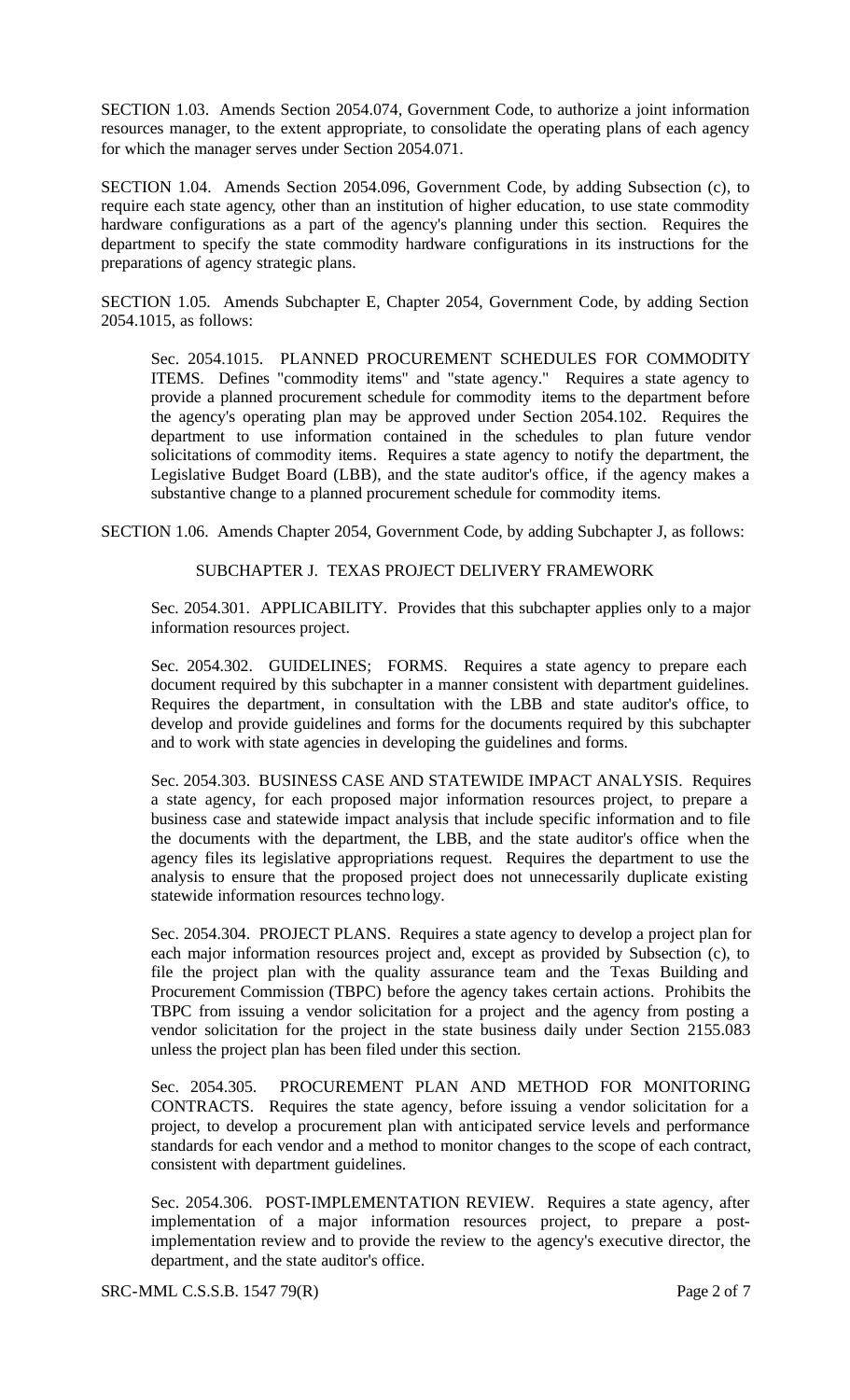Sec. 2054.307. APPROVAL OF DOCUMENTS AND CONTRACT CHANGES. Requires a state agency's executive director, information resources manager, designated project manager, and the agency employee in charge of information security for the agency to approve and sign each document required by this subchapter and, if the department requires the approval and signatures, any other document related to this subchapter. Requires the state agency's executive director to approve a proposed contract amendment or change order for a major information resources project if the amendment or change order changes the monetary value of the contract by more than 10 percent or significantly changes the completion date of the contract.

SECTION 1.07. Amends Chapter 2054, Government Code, by adding Subchapter L, as follows:

#### SUBCHAPTER L. STATEWIDE TECHNOLOGY CENTERS

Sec. 2054.375. DEFINITION. Defines "statewide technology center."

Sec. 2054.376. APPLICABILITY. Provides that this subchapter applies to all information resources technologies that are obtained by a state agency using state money or used by a state agency. Provides that this subchapter does not apply to federal databases or networks used for criminal justice or homeland security purposes or to the Texas equivalents of those databases or networks.

Sec. 2054.377. INSTITUTIONS OF HIGHER EDUCATION. Prohibits the department from establishing or expanding a statewide technology center that includes participation by an institution of higher education unless the Information Technology Council for Higher Education agrees to the establishment or expansion.

Sec. 2054.378. SCOPE OF OPERATION OF CENTERS. Authorizes the department to operate statewide technology centers to provide two or more state agencies, on a costsharing basis, specific services and to operate a statewide technology center directly or contract with another person to operate the center.

Sec. 2054.379. RULES. Requires the department to adopt rules and guidelines to implement this subchapter.

Sec. 2054.380. FEES. Requires the department to set and charge a fee to each state agency that receives a service from a statewide technology center in an amount sufficient to cover the direct and indirect cost of providing the service.

Sec. 2054.381. CONTRACTING; HISTORICALLY UNDERUTILIZED BUSINESSES. Requires the department, in any procurement related to the establishment of a statewide technology center, to maximize vendor competition and, to the extent feasible and cost-effective, interoperability. Requires the department, in contracting under this subchapter, to follow the requirements of Chapter 2161 (Historically Underutilized Businesses) and related rules regarding historically underutilized businesses. Requires the department to provide to all qualified businesses the opportunity to compete for department contracts under this subchapter.

Sec. 2054.382. STATEWIDE TECHNOLOGY CENTERS FOR DATA OR DISASTER RECOVERY SERVICES; USE REQUIRED. Requires the department to manage the operations of statewide technology centers that provide data center services or disaster recovery services for two or more state agencies, including management of the operations of the center on the campus of Angelo State University, and, by rule, to describe the data services provided by statewide technology centers. Prohibits a state agency from spending appropriated money to contract or issue purchase orders for data center services or disaster recovery services, including maintenance of those services, unless the executive director of the department (executive director) approves the expense. Authorizes the department to establish appropriate thresholds and procedures for securing approval under this subsection. Prohibits the LBB from granting prior approval under Section 2054.386, in relation to services provided under this section.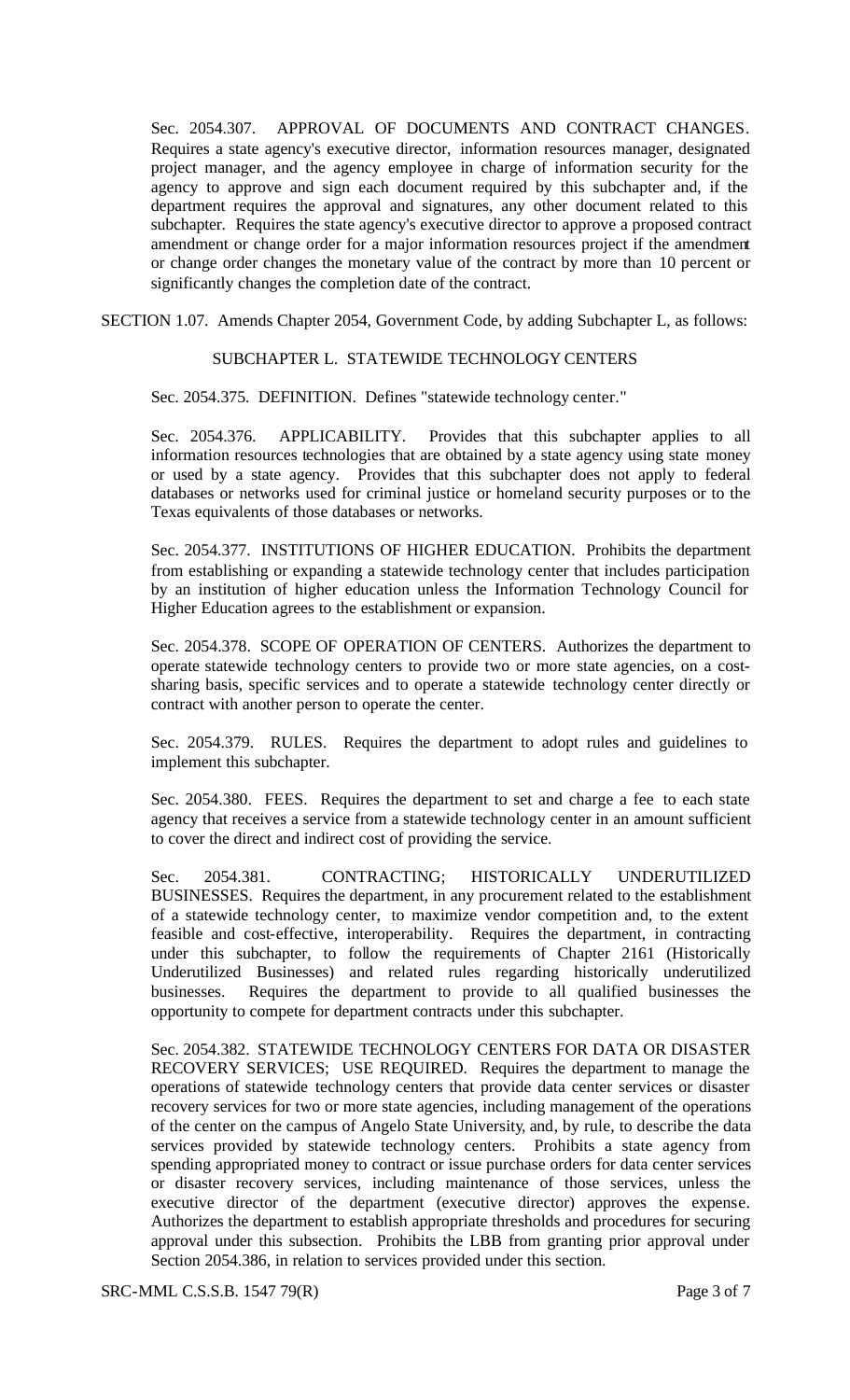Sec. 2054.383. ESTABLISHMENT OF ADDITIONAL STATEWIDE TECHNOLOGY CENTERS. Authorizes the department to establish additional statewide technology centers as provided by this section and prohibits the department from establishing a center under this section unless the governor approves the establishment, the LBB approves the expenditures necessary for the establishment, and the executive director determines in writing that consolidating operations or services of selected state agencies will promote efficiency and effectiveness and provide the best value for the state. Requires the executive director, in the written determination under this section, to identify the selected state agencies that will be required to participate in the new center.

Sec. 2054.384. COST AND REQUIREMENTS ANALYSIS. Requires the department to conduct a cost and requirements analysis for each state agency that the department intends to select for participation in a statewide technology center. Requires a selected state agency to identify its particular requirements, operations costs, and requested service levels for the department. Authorizes the department to require a state agency to validate or resubmit data related to these factors. Requires the department to fulfill the requirements and service levels of each state agency to the extent possible.

Sec. 2054.385. NOTICE OF SELECTION. Requires the department, after completion of the costs and requirements analysis under Section 2054.384, to provide notice to each state agency selected to receive services or operations through the statewide technology center. Sets forth information which is required to be included in the notice.

Sec. 2054.386. INTERAGENCY CONTRACT; PRIOR APPROVAL OF EXPENDITURES. (a) Prohibits a state agency that is selected under Section 2054.385 to receive services or to have operations performed through a statewide technology center, except as provided by Subsection (b), from spending appropriated money for the identified operations and services without the prior approval of the LBB.

(b) Requires the selected state agency, unless the LBB grants prior approval for the agency to spend appropriated money for the identified operations or services in another specified manner, to enter into an interagency contract with the department to receive the identified services and have the identified operations performed through the statewide technology center. Requires amounts charged to the selected agency under the interagency contract to be based on the fees set by the department under Section 2054.380 but prohibits those amounts from exceeding the amounts expected to be necessary to cover the direct and indirect costs of performing operations and providing services under the contract. Authorizes a state agency, before executing an interagency contract or alternatively receiving prior approval from the LBB, to only spend appropriated money for the selected service or operation if the executive director approves the expense.

(c) Authorizes the selected state agency, not later than the 30th business day after the date the agency is notified of its selection under Section 2054.385, to request the LBB to grant its prior approval for the agency to spend appropriated money for the identified operations or services in a manner other than through an interagency contract with the department under Subsection (b).

(d) Sets forth requirements for the request to the LBB.

(e) Authorizes the LBB, if the LBB determines that an interagency contract between the department and the selected state agency under Subsection (b) will fail to achieve meaningful cost savings for the state or result in an unacceptable loss of effectiveness or operational efficiency at the selected state agency, to grant its prior approval for the selected agency to spend appropriated money for the identified operations or services in another specified manner, in which event the selected agency is not required to enter into an interagency contract under Subsection (b).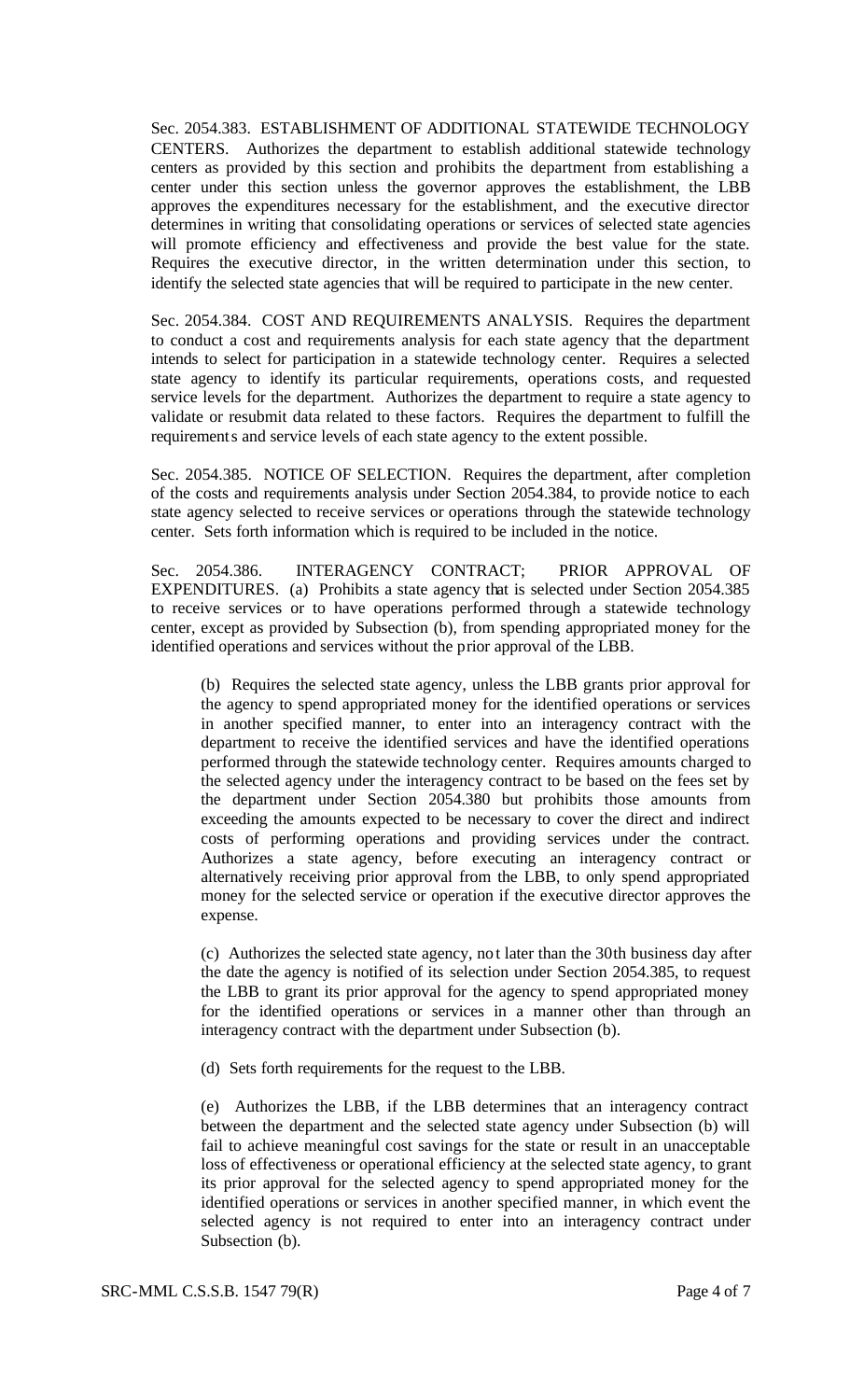(f) Requires the LBB to notify the state agency, the executive director, and the comptroller of its decision.

Sec. 2054.387. INTERAGENCY CONTRACT; COMPLIANCE WITH SERVICE LEVELS. Requires the department to ensure compliance with service levels agreed to in an interagency contract executed under this subchapter.

Sec. 2054.388. TRANFER OF OWNERSHIP. (a) Authorizes the department, subject to the governor's approval, to require a state agency that enters into an interagency contract under Section 2054.386 to transfer to the department ownership, custody, or control of resources that the department, in consultation with the agency, determines are used to support the operations or services selected under Section 2054.385. Sets forth specific resources which may be included.

(b) Requires the department to advise the governor, the lieutenant governor, the speaker of the house of representatives, the LBB, and the state auditor's office regarding the expected savings to be received for each state agency from which ownership, control, or custody is transferred under this section.

(c) Requires the department and the state agency to work to reconcile any federal funding issues that arise out of a transfer under this section. Requires the department, subject to the governor's approval, to exclude applicable resources from the transfer if the federal funding issues cannot be reconciled.

(d) Provides that Chapter 2175 (Surplus and Salvage Property) does not apply to information resources or information resources technologies transferred under this section.

Sec. 2054.389. TRANSITION SCHEDULES. Requires the department to establish transition schedules for the transfer of state agency operations and services to statewide technology centers under this subchapter.

Sec. 2054.390. MIGRATION OF SERVICES. Requires the department to prioritize the migration of services to the statewide technology center system established under this subchapter based on the size of the current technology center operational environment at a state agency, with the largest 25 technology center environments ranking highest in priority. Requires the department, unless the executive director determines that a migration under this section is not cost-effective, to ensure the migration of at least three technology center environments to the statewide technology center system each fiscal year. Provides that this requirement expires September 1, 2013. Requires a state agency to comply with the department's request to migrate under this section. Requires any consolidation plan adopted by the department to execute this section to prioritize and fully use the existing capacity of the State Data Center located on the campus of Angelo State University.

Sec. 2054.391. USE OF STATEWIDE TECHNOLOGY CENTERS REQUIRED. Prohibits a state agency from transferring services from a statewide technology center unless the executive director and the governor approve the transfer. Requires the department, if the department becomes aware that a state agency is not using a statewide technology center for operations or services in accordance with the interagency contract entered into under Section 2054.386 and as directed by the department, to notify the comptroller, the LBB, the state auditor's office, and the affected state agency of the violation. Prohibits the state agency, after notification under this section, from spending appropriated money for operations or services the agency was selected to receive through a statewide technology center without the prior approval of the executive director.

SECTION 1.08. Amends Section 2157.068, Government Code, as follows:

Sec. 2157.068. New heading: PURCHASE OF COMMODITY ITEMS. (a) Deletes existing definition of "commodity software items" and defines "commodity items."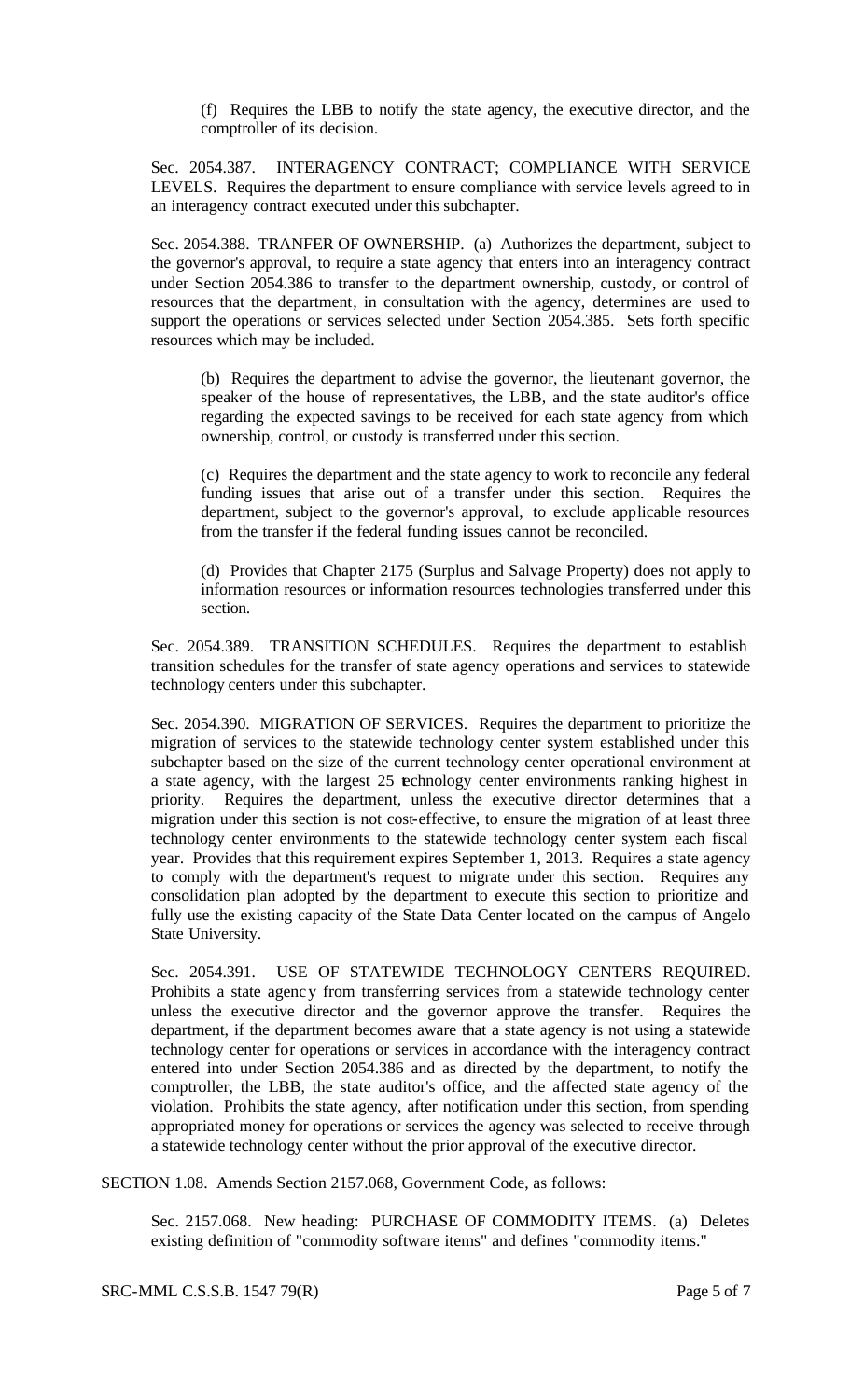(b) Requires the department to negotiate with catalog information systems vendors to attempt to obtain a favorable price for all of state government on licenses for commodity, rather than commodity software, items.

(c) Requires the department, in contracting for commodity items under this section, to make good faith efforts to provide contracting opportunities for, and to increase contract awards to, historically underutilized businesses.

(d) Authorizes the department to charge a reasonable administrative fee to a state agency, political subdivision of this state, or governmental entity of another state that purchases commodity items through the department in an amount that is sufficient to recover costs associated with the administration of this section. Makes a conforming change.

(e) Makes conforming changes.

(f) Requires a state agency to make a purchase under this section in accordance with a contract developed by the department unless the agency obtains an exemption, rather than a waiver, from the department or express prior approval from the LBB for the expenditure necessary for the purchase. Makes a conforming change.

(g) Provides that the LBB's approval of a biennial operating plan under Section 2054.102 is not an express prior approval for purposes of Subsection (f). Requires a state agency to request an exemption from the department under Subsection (f) before seeking prior approval from the LBB under Subsection (f).

(h) Requires the department, in cooperation with state agencies, to establish guidelines for the classification of commodity items under this section. Authorizes the department to determine when a statewide vendor solicitation for a commodity item will reduce purchase prices for a state agency.

SECTION 1.09. Amends Sections 2170.051(c) and (d), Government Code, as follows:

(c) Prohibits a state agency from acquiring telecommunications services unless the department's executive director, rather than the telecommunications planning and oversight council (council), makes certain determinations.

(d) Makes conforming changes.

## ARTICLE 2. CONFORMING AMENDMENTS

SECTION 2.01. Amends Section 2054.003, Government Code, by adding Subdivision (8-a), to define "institution of higher education."

SECTION 2.02. Amends Section 2157.001, Government Code, to redefine "automated information system" and define "department."

SECTION 2.03. Amends Section 2157.003, Government Code, to redefine "best value."

SECTION 2.04. Amends Section 2157.005(a), Government Code, to make a nonsubstantive change.

SECTION 2.05. Amends Section 2157.063(b), Government Code, to make a nonsubstantive change.

SECTION 2.06. Amends Sections 2157.121(b) and (c), Government Code, to make nonsubstantive changes.

SECTION 2.07. Amends Section 2157.181(a), Government Code, to make a nonsubstantive change.

SRC-MML C.S.S.B. 1547 79(R) Page 6 of 7